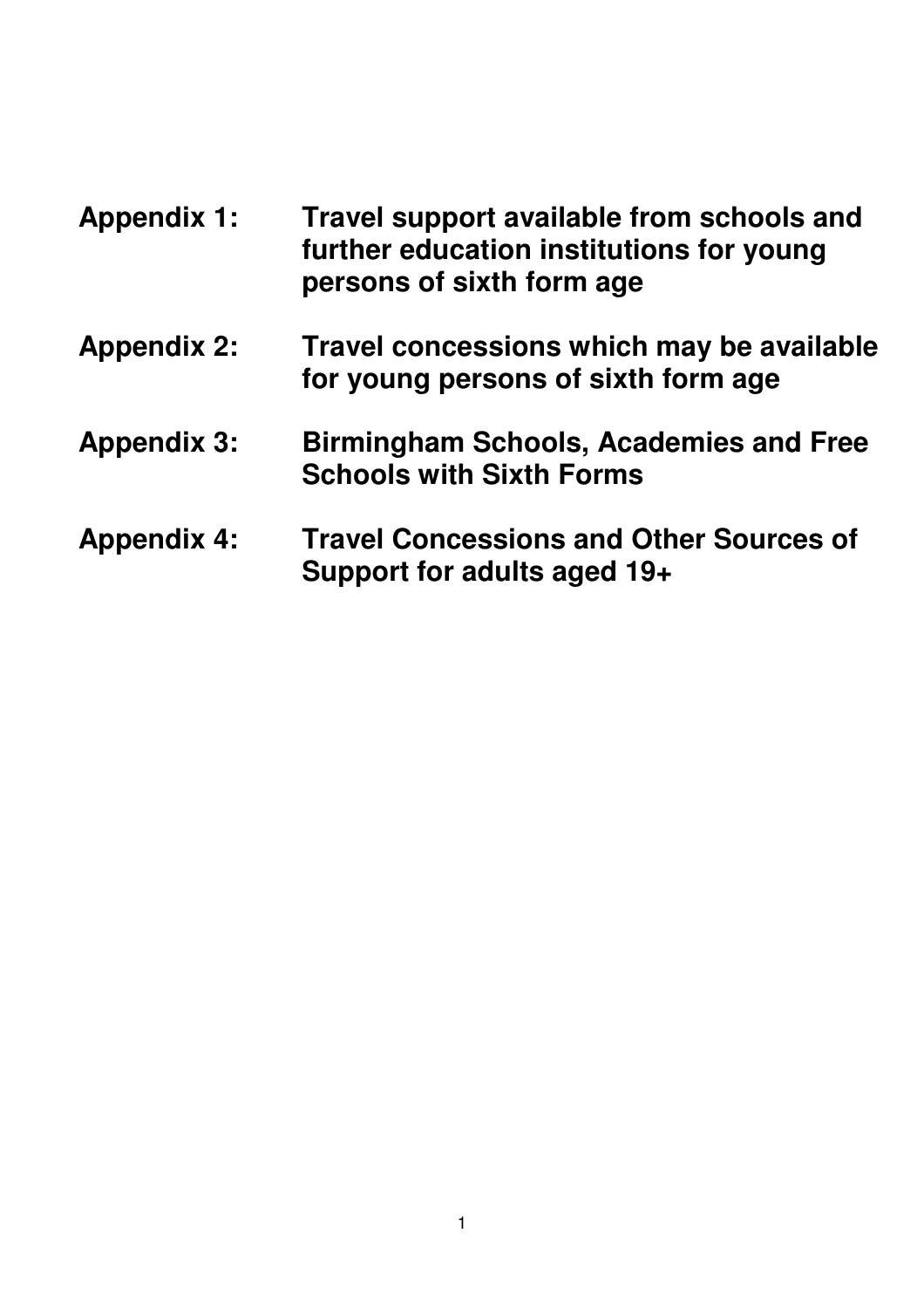# **Travel Support available from schools and further education institutions**

The following is a list of sources of travel support available through schools and further education institutions. Enquiries and applications in respect of these should be made through the young person's school or institution.

# **16-19 Bursary Fund**

Help is available for the most vulnerable 16 - 19 year olds to continue in full-time education or training after 16. Young people can apply to their school or college or training provider for the new 16 -19 Bursary Fund.

The scheme is made up of two parts  $-$  a guaranteed payment to a small group of the most vulnerable and a discretionary fund for schools and colleges to distribute. Guaranteed bursaries of £1,200 a year will be paid to the most vulnerable groups.

This includes young people in care, care leavers; young people claiming Income Support or Universal Credit, disabled young people in receipt of Employment Support Allowance and Disability Living Allowance.

The second element of the scheme enables schools and colleges to award discretionary bursaries to any students who face genuine financial barriers to participation, such as the costs of transport, meals, books and equipment etc.

Schools and colleges set their own eligibility criteria, decide on how much is paid and set their own conditions for students to meet in order to receive a bursary, for example, linked to behaviour or attendance.

Further information about the 16 -19 Bursary Scheme can be found at: www.gov.uk/1619 bursary-fund

# **Care to Learn**

Care to Learn provides financial support to young parents who want to continue their education or training and need support with the cost of their childcare, and associated travel. Care to Learn pays up to £160 per child per week to the childcare provider.

Further details can be obtained on 0800 121 8989 or visit www.gov.uk/care-to-learn

## **Dance and Drama Awards**

DADA are scholarships that offer greatly reduced tuition fees, and income-assessed support with living and learning costs, at some of the leading independent dance and drama schools in England.

The awards give learners the chance to compete for a high quality training place. They are offered to learners by the school on the basis of talent demonstrated at audition and not financial circumstances, and provide high quality training for people who want to directly enter the profession.

Further details can be obtained on Tel no 0800 121 8989 or visit www.gov.uk/dance-dramaawards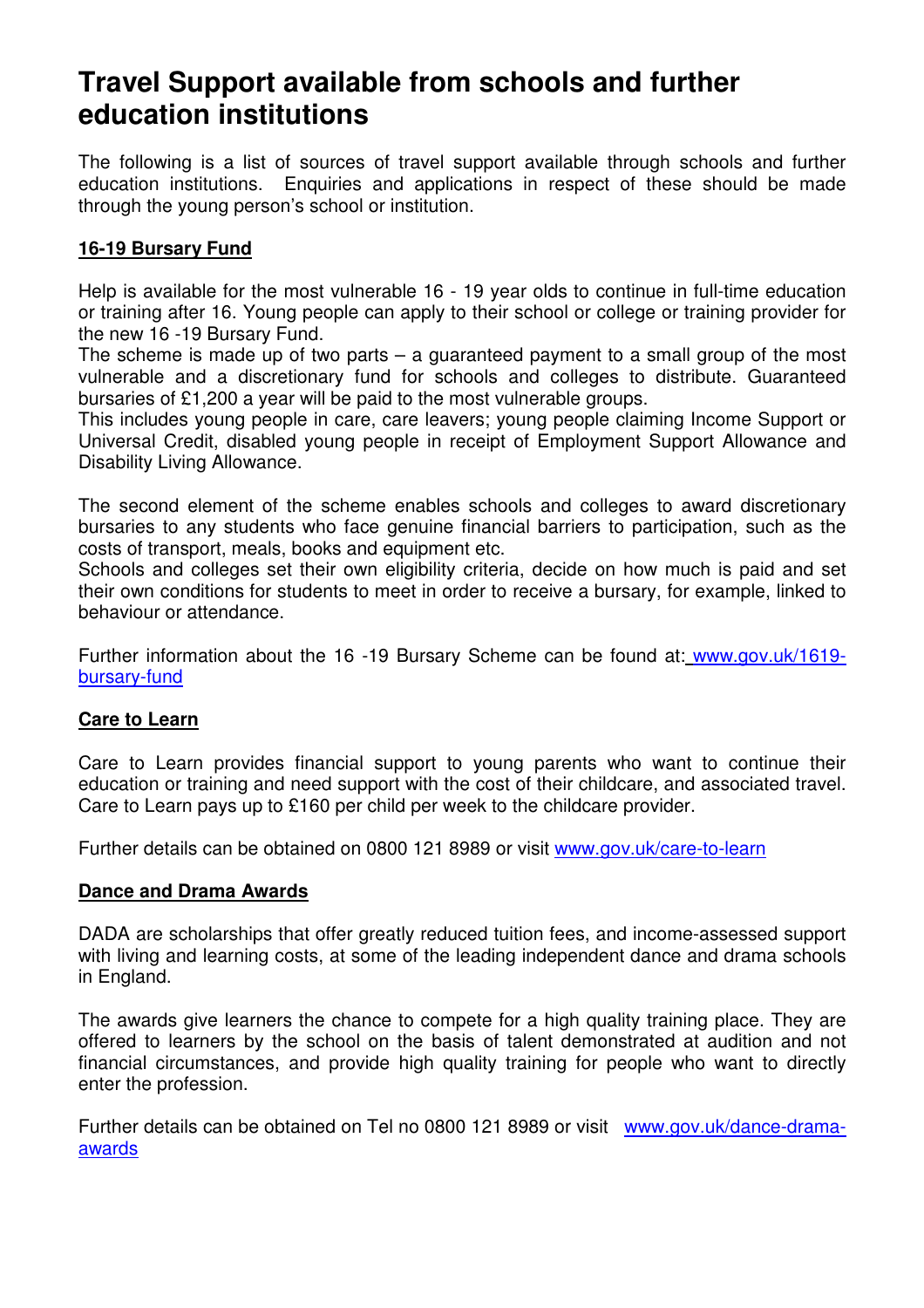# **Residential Support Scheme**

The Residential Support Scheme provides help with the accommodation costs of learners aged 16 and over, who need to live away from home to study because their course is not available locally. It covers Education Fund Agency and Skills Funding Agency Learner Support Responsive funded courses which must require more than 16 hours attendance per week and be of at least 10 weeks duration. The course must be of a first level 2 or level 3 qualification.

Further information can be obtained from the national helpline on 0800 121 8989 or visit: www.gov.uk/residential-support-scheme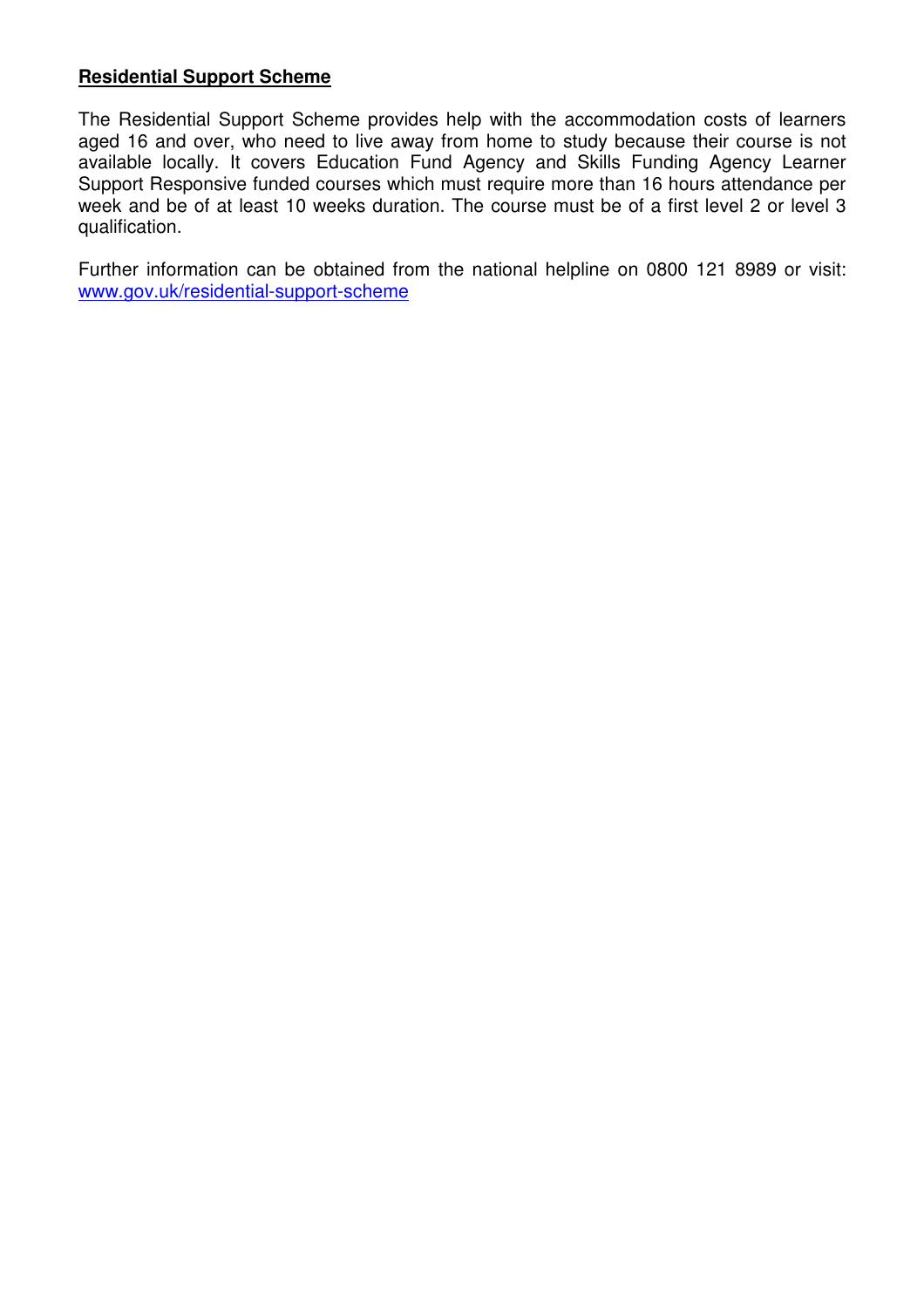# **Travel concessions which may be available**

# **Public Transport Assistance**

Birmingham has a comprehensive public transport network which includes buses, trains and metro. Network West Midlands is the new name that connects all public transport in the West Midlands metropolitan area. This includes Birmingham, Dudley, Coventry, Sandwell, Solihull, Walsall and Wolverhampton. It clearly identifies the complete network of bus, train and metro services.

Further information can be found at: www.networkwestmidlands.com

Network West Midlands, the West Midlands Integrated Transport Authority, is responsible for promoting and developing public transport across the West Midlands metropolitan area. They co-ordinate local transport information for Birmingham and publish bus timetables. This includes the Network West Midlands Map and Guide to Public Transport in Birmingham.

The Birmingham map shows all bus operators, routes, rail and metro services and the frequency of bus services. The bus map is available online at: http://www.networkwestmidlands.com/Maps/maps-home.aspx

A journey planner is also available on line at: www.networkwestmidlands.com or via the free NetNav and Net WM App's.

The majority of school journeys that are made by bus use public operated transport, although there are a number of special bus services procured directly by schools or run commercially and some dedicated bus services run by private operators. The Network West Midlands Sustainable Travel Team informs individual schools and Council School Travel Advisers within the West Midlands when school specific buses are being withdrawn or of any changes in timings of which they are aware.

Network West Midland's Sustainable Travel Team work with schools in Birmingham to assist with the public transport elements of school travel plans and promote sustainable travel. The support offered includes the following:

- Year 6 transition workshops
- Special Needs School Travel Training Workshops and hire of Resources
- http://futuretravel.org.uk is an interactive web site with downloadable teacher notes, lesson plans and worksheets suitable for key stages 1 - 3.
- Bespoke public transport packs
- Journey planning advice
- Dedicated Education officers
- Travel awareness sessions & route planning for pupils and staff
- Advice on public transport aspects of travel plans.
- Liaison on behalf of school with transport operators to ensure services are running at appropriate times.
- Bus behaviour issues
- Attend events to promote public transport and sustainable travel.

Network West Midlands works in partnership with the Safer Travel Police Team, West Midlands Local Authorities and Transport Operators. Within local authorities Network West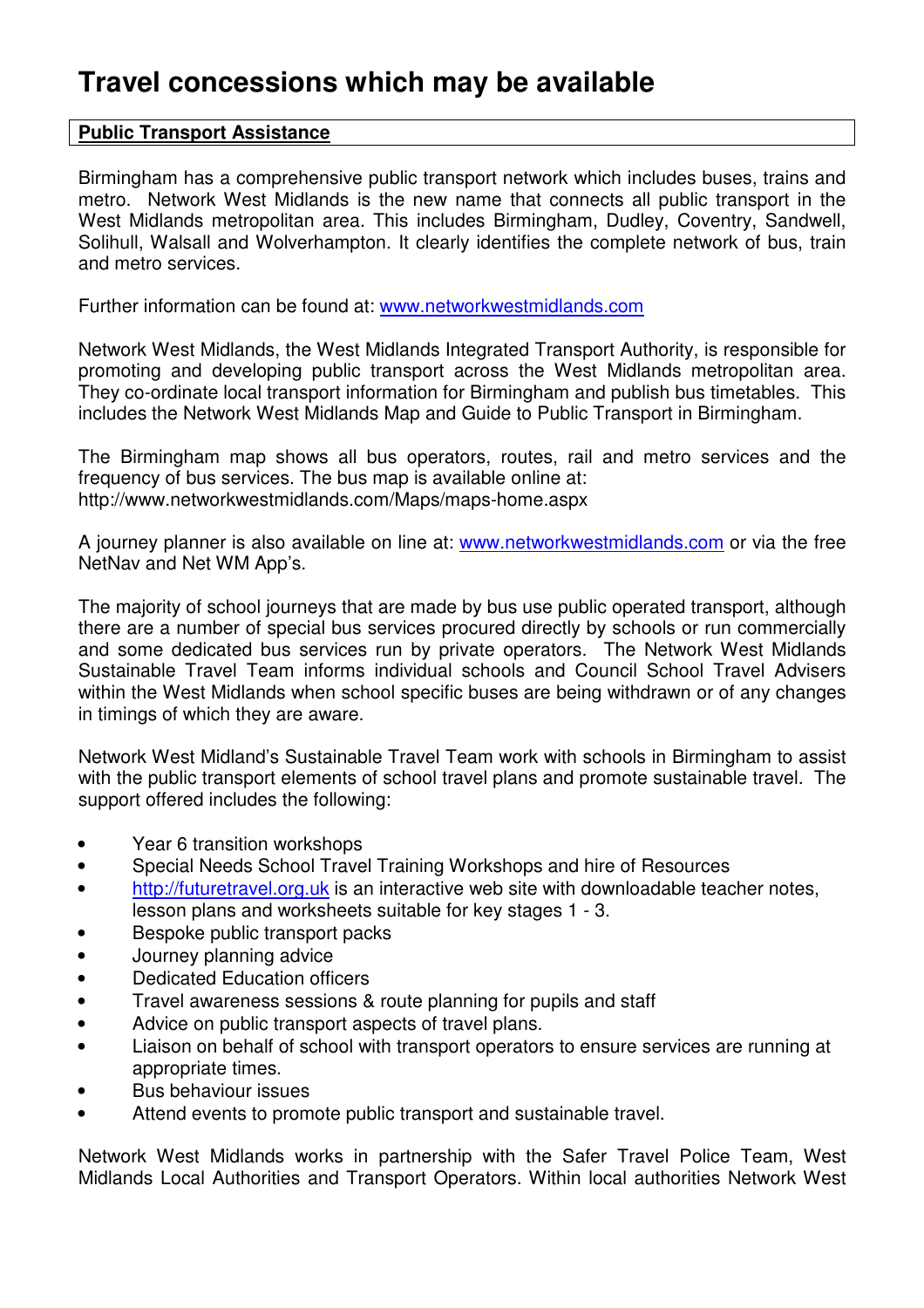Midlands liaise with School Travel Advisers, TravelWise Officers and Post-16 Transport Partnership Groups.

## Network West Midlands – 16 - 18 Photocard

There is an extensive public transport network of buses, trains and metro in the Birmingham area. Students aged 16-18 (Years 12 & 13) and in full-time education (minimum 12 hours per week) can purchase a ' 16 - 18 Photocard' (valid for one academic year). It costs £10 and is available through an online application process at www.networkwestmidlands.com/16- 18.

Unique Validation Codes (UVC's) are only available from the student's school or college and these are required to successfully apply for a 16-18 Photocard. Information is available from **Network West Midlands ticketing on 0345 303 6760**.

The photocard card entitles the student to pay child fares (approximately half adult cash fares) to and from school or college on buses, trains and trams within the West Midlands area and also allows students to purchase child rate weekly, 4 weekly, Direct Debit and term season tickets. This concession is funded by Network West Midlands.

Applications for the Network West Midlands 16 – 18 photocard can now only be made online. A Unique Validation Code is required with every application and these are only available from the school or college the student will be attending. Students cannot apply for one until they enrol. At peak times (the start of the academic year) it normally takes ten working days for the photocard to be returned.

Direct Debit and season tickets may be purchased as soon as they go on sale and used until  $30<sup>th</sup>$  September without a photocard. The photocard must be in place by 1<sup>st</sup> October to continue to use the pass.

**IMPORTANT:** Applications for a 16 - 18 photocard received from students who are not eligible due to their age, 18 or over by  $1<sup>st</sup>$  September of the current academic year or because they do not meet the residence criteria may forfeit the £10 fee. Refunds will only be given at the discretion of Network West Midlands.

The 16 - 18 Photocard is valid during the following times:

| 16 - 18 Photocard<br>and Cash Fare                                             | Monday to Friday term time only and journeys to / from<br>the school or college only.<br>From start of daytime services to the learning provider<br>before 0930 and from 1530 until 1800 and, if in<br>connection with the school or college curriculum, outside<br>these times. |
|--------------------------------------------------------------------------------|----------------------------------------------------------------------------------------------------------------------------------------------------------------------------------------------------------------------------------------------------------------------------------|
| 16 - 18 Photocard<br>and NX West<br><b>Midlands Scholar's</b><br><b>Ticket</b> | Scholar's tickets are not available for retail sale but<br>may be provided for those students with Learning<br>Difficulties and / or Disabilities from the Local<br>Authority and are only valid on National Express West<br><b>Midlands services.</b>                           |
|                                                                                | Monday to Friday term time only and journeys to/from the<br>school or college only. From start of daytime services to<br>before 0930 and from 1530 to before 1800 and, if in<br>connection with the school or college curriculum, any time                                       |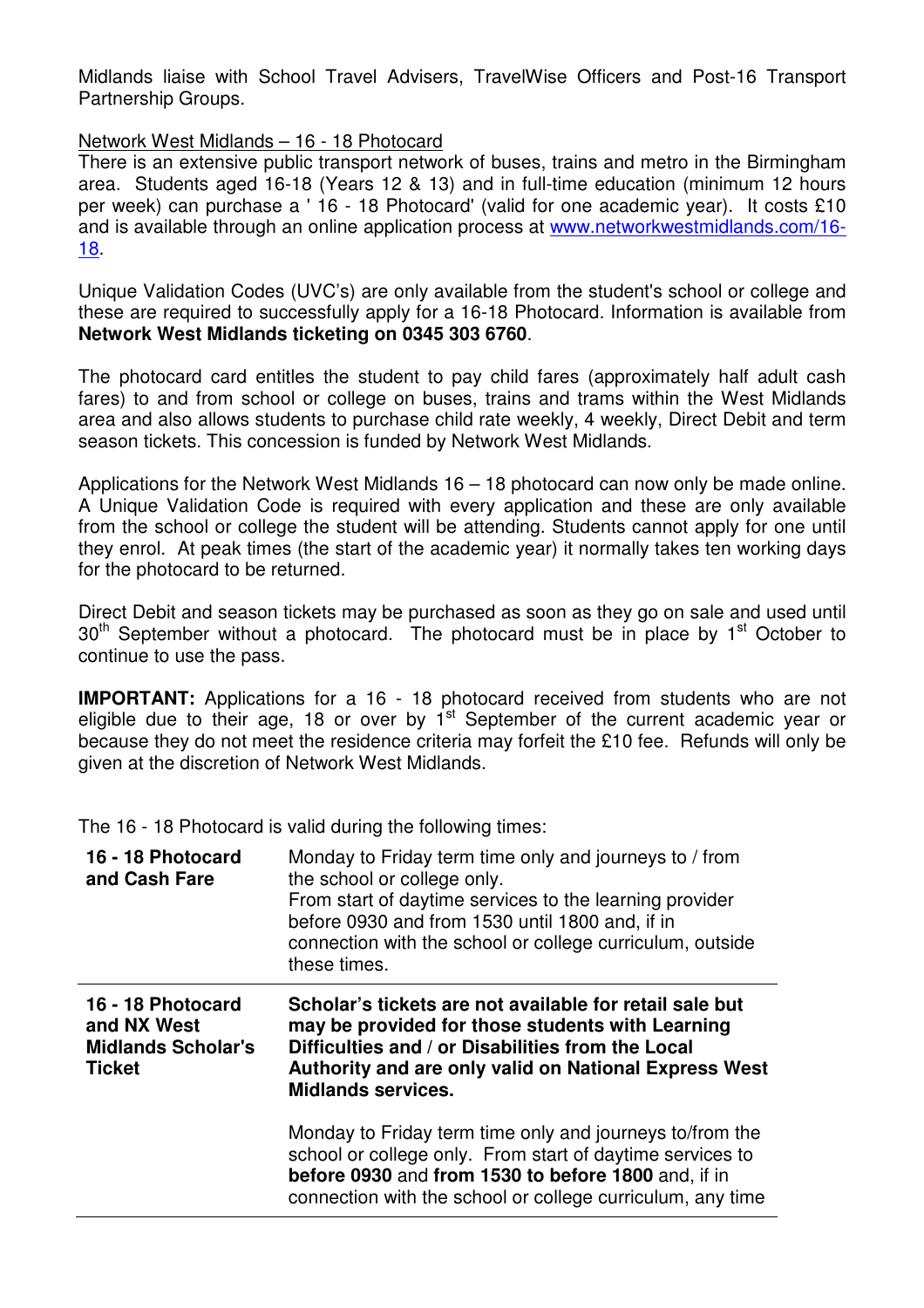|                                                                                                                                                                                                                                                                      | up to 2215.                                                                                                                                                                                                                                                                                                                                                                                                                                                                                                                                                                                                                                                                                                      |
|----------------------------------------------------------------------------------------------------------------------------------------------------------------------------------------------------------------------------------------------------------------------|------------------------------------------------------------------------------------------------------------------------------------------------------------------------------------------------------------------------------------------------------------------------------------------------------------------------------------------------------------------------------------------------------------------------------------------------------------------------------------------------------------------------------------------------------------------------------------------------------------------------------------------------------------------------------------------------------------------|
| 16 - 18 Photocard<br>and Network Scholar<br><b>Season Ticket</b>                                                                                                                                                                                                     | As above but valid on any operator's bus and train and<br>Metro within the West Midlands County.                                                                                                                                                                                                                                                                                                                                                                                                                                                                                                                                                                                                                 |
| 16 - 18 PHOTOCARD<br><b>AND TERM NETWORK</b>                                                                                                                                                                                                                         | ON SALE 3 TIMES PER YEAR, USUALLY AUGUST, MARCH /<br>APRIL AND DECEMBER, 3 COVER A FULL YEAR. VALID ON ANY<br>BUS, TRAIN OR METRO WITHIN THE WEST MIDLANDS COUNTY.<br>16 - 18 PHOTOCARD WITH CHILD RATE SEASON TICKETS ARE<br><b>VALID WHENEVER THE TICKETS ARE VALID INCLUDING</b><br><b>WEEKENDS AND HOLIDAYS.</b>                                                                                                                                                                                                                                                                                                                                                                                             |
| 16 - 18 PHOTOCARD<br><b>AND TERM NETWORK BY</b><br><b>DIRECT DEBIT</b><br>(N RAIL FOR CHILD<br>TRAIN ONLY TRAVEL AND<br><b>NBUS FOR CHILD ALL</b><br>OPERATOR BUS TRAVEL<br><b>IS ALSO AVAILABLE</b><br><b>FROM NETWORK WEST</b><br><b>MIDLANDS DIRECT</b><br>DEBIT) | <b>VALIDITY AS ABOVE PLUS RAIL ADD-ON AVAILABLE FROM</b><br><b>STATIONS OUTSIDE THE WEST MIDLANDS. DIRECT DEBIT</b><br>OFFERS GREAT SAVINGS AND FLEXIBILITY AS THE TICKET IS<br>VALID ALL DAY, EVERY DAY AND DURING SCHOOL HOLIDAYS.<br>TICKETS START ON THE 1 <sup>ST</sup> OF EACH MONTH AND YOU CAN<br>NOW BUY YOUR FIRST MONTHS TICKET USING A DEBIT AND<br><b>CREDIT CARD WHILE YOUR APPLICATION IS BEING</b><br>PROCESSED. 10 MONTHLY PAYMENTS ARE MADE FOR 12<br>MONTHS TRAVEL AND TICKETS ARE DELIVERED BY POST EACH<br><b>MONTH.</b><br>THESE TICKETS CAN BE USED UNTIL 1 <sup>ST</sup> OCTOBER WITHOUT A<br>VALID 16-18 PHOTOCARD AFTER THAT A VALID 16-18<br>PHOTOCARD MUST BE USED WITH THIS TICKET. |
|                                                                                                                                                                                                                                                                      | <b>CONTACT NETWORK WEST MIDLANDS DIRECT SALES TEAM</b><br>ON 0121 214 7550 OR VISIT<br>WWW.NETWORKWESTMIDLANDS.COM/DIRECTDEBIT                                                                                                                                                                                                                                                                                                                                                                                                                                                                                                                                                                                   |
| 16 - 18 PHOTOCARD<br>AND NX WEST<br><b>MIDLANDS TERM PLUS</b>                                                                                                                                                                                                        | On sale 3 times per year usually August, March / April<br>and December, 3 cover a full year. Can be used all day,<br>every day on all National Express West Midlands bus<br>services during its validity, including weekends, evenings<br>and relevant holidays.                                                                                                                                                                                                                                                                                                                                                                                                                                                 |
|                                                                                                                                                                                                                                                                      | Can usually be purchased in August without a valid 16 -<br>18 Photocard providing person is eligible for and obtains<br>one no later than 1 <sup>st</sup> October in relevant year. Tel no:<br>0121 254 6363 for confirmation. Not valid on certain<br>special services.                                                                                                                                                                                                                                                                                                                                                                                                                                         |

Network West Midlands Free Travel Pass (for people with eligible disabilities)

Network West Midlands organises travel concessions for people with certain eligible disabilities. It is available to all age groups 5 upwards providing they are a permanent resident of the West Midlands. A free permit is provided for use on bus, rail and Midland Metro services valid at the following times:

Mondays to Fridays 0930hrs to end of daytime service Weekends and Bank Holidays Anytime

Further details can be obtained on Tel no 0121 214 7550 or web site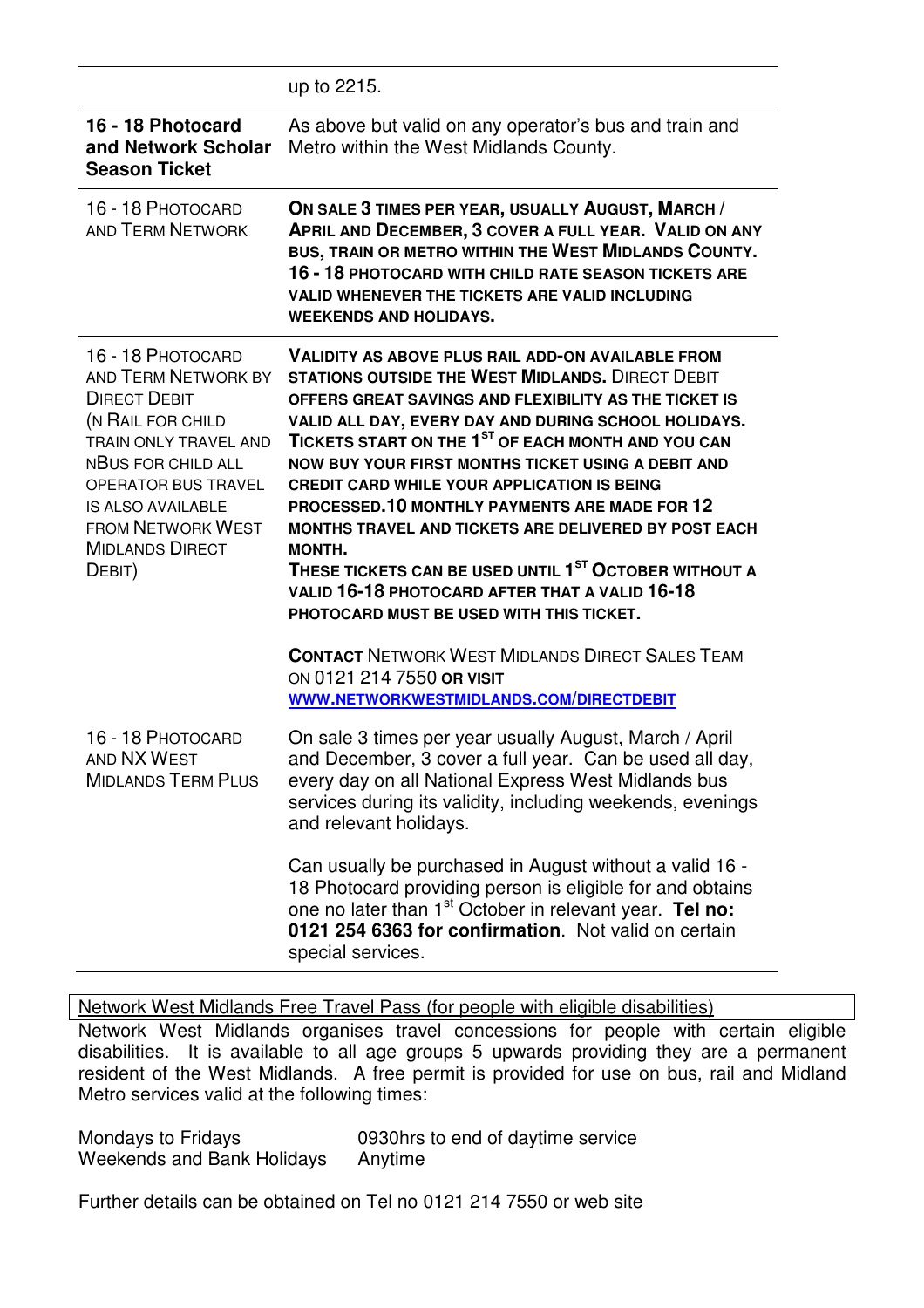There is also a free 'add-on' ticket for those young people between the ages of 16 to 18 years which is available to those in education and receiving the above travel concession. This add-on allows travel before 9.30am on bus, rail and metro services in the West Midlands.

You must be studying for more than 16 hours per week to qualify for this free 'add-on' ticket. Unique Validation Codes (UVC's) are only available from the student's school or college and these are required to successfully apply for a free 'add-on' ticket.

Further information about the 'add-on' ticket is available from Network West Midlands Ticketing on 0345 303 6760.

# National Express West Midlands – Travel Cards and Term Plus

**NATIONAL EXPRESS WEST MIDLANDS OFFERS A WHOLE RANGE OF PRODUCTS SUITABLE FOR YOUNG PEOPLE BETWEEN THE AGES OF 16 -18, PROVIDING THEY QUALIFY FOR AND OBTAIN A NETWORK WEST MIDLANDS 16 -18 PHOTOCARD. THERE IS ALSO A DIRECT DEBIT OPTION THAT DOES NOT REQUIRE A NETWORK WEST MIDLANDS 16 -18 PHOTOCARD, BUT PROOF FROM THE STUDENT'S SCHOOL/COLLEGE THAT THEY ARE IN FULL TIME EDUCATION IS REQUIRED.** 

## TRAVEL CARDS

The National Express West Midlands products available are 1 week and 4 week travel cards and Term Plus. These travel cards can be used all day, everyday on all Travel West Midlands buses during their validity, as many times as required. Term Plus is available by Direct Debit you can apply to join the scheme whenever you wish.

Further details can be obtained on 0121 254 6363 or web site www.nxbus.co.uk/westmidlands for Direct Debit information call 0121 254 6322.

## **For timetable information call Traveline 0871 200 22 33.**

**FOR FULL DETAILS ON THE TYPES OF PASSES THAT CAN BE PURCHASED PLEASE GO TO THE**  NETWORK WEST MIDLANDS WEB SITE**: WWW.NETWORKWESTMIDLANDS.COM AND THE** NATIONAL EXPRESS WEST MIDLANDS WEB SITE**: WWW.NXBUS.CO.UK/WEST-MIDLANDS**

**NETWORK WEST MIDLANDS ALSO HAS AN INTERNET JOURNEY PLANNER AVAILABLE AT ITS WEB SITE WHICH ENABLES STUDENTS TO SEE WHICH PUBLIC TRANSPORT ROUTES THEY WOULD NEED TO USE TO TRAVEL FROM HOME TO THE SCHOOL OR COLLEGE THEY ARE ATTENDING. THE NEW NETNAV AND NET WM JOURNEY PLANNING APPLICATIONS ARE NOW AVAILABLE THROUGHOUT THE WEST MIDLANDS.** 

## WEST MIDLANDS SPECIAL NEEDS TRANSPORT LTD (WMSNT) – RING AND RIDE

**WMSNT** is the largest, non-statutory, accessible passenger transport provider of its kind not only in the West Midlands but also the world. It operates a range of services all focussing on the needs of people with limited mobility in the West Midlands urban area.

These include Ring and Ride, a door to door bus service for people unable to use mainstream public transport provision. Ring and Ride is aimed at meeting individual travel needs, enabling people to maintain their independence whilst being supported by appropriately trained driving staff throughout their journey.

It also has a contracts division which currently provides complete home to school transport solutions for eleven special needs schools in Birmingham plus a number of smaller contracts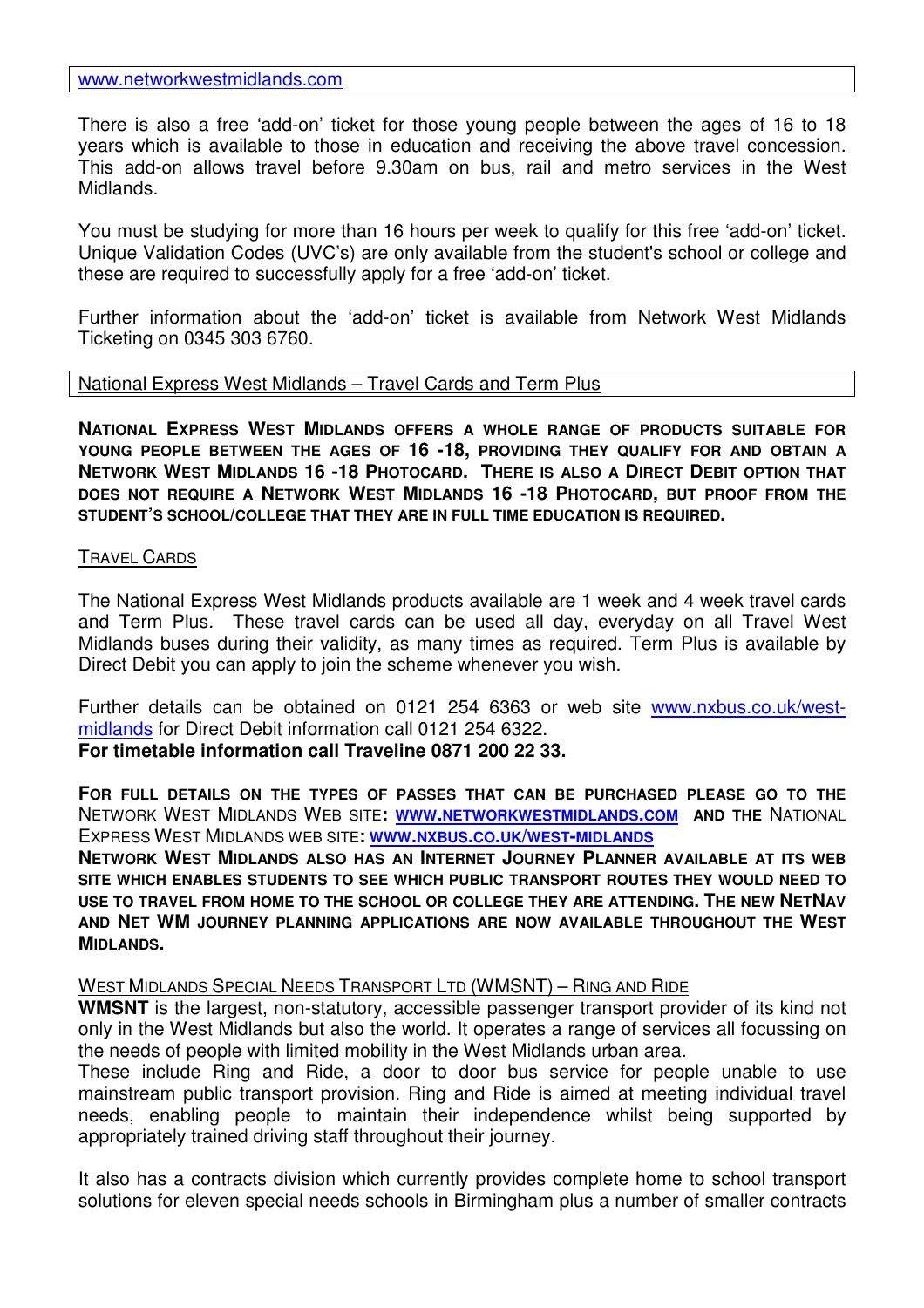at other similar schools. In addition to home to school, it also provides transport for activities during and also outside the school day.

All **WMSNT's** activities are supported by its own training department which is an NVQ approved body as well as being certified to provide RoSPA Advanced Driver Training. It also provides external training including pupil guides for Birmingham Local Authority and also registered taxi drivers for Coventry City Council. As a registered Charity, with 30 years of specialist experience, recently recognised by the DfT "....as best practice for home to school transport in the UK", **WMSNT** offers cost effective, "not for profit" transport solutions to include and beyond the statutory obligation to get children to and from school.

Further details can be obtained from Sue Cozens, Operations Manager on 0121 327 8128 or email: sue.cozens@wmsnt.org

## **School Travel Plans**

The Birmingham City Council Sustainable Modes of Travel Strategy sets out how Birmingham will develop and promote sustainable travel within the city, so that the needs of children and young people are better catered for. It has four main objectives:

- Increase the use of sustainable travel on the school journey
- Work with all Birmingham Schools to develop and implement a school travel plan
- Provide infrastructure to support sustainable travel
- Take a partnership approach to sustainable travel to school issues

In 2015 the Council adopted Modeshift STARS (MSS) a sustainable travel online tool which is a nationally accredited awards scheme that supports schools in the promotion of active, sustainable and safe travel. The online tool is provided, maintained and endorsed by the Department for Transport (DfT) and is included in their Cycling and Walking Investment Strategy (CWIS). This scheme is the only national accreditation scheme for rewarding sustainable School Travel Plans.

Whilst the online tool is universally available to schools, the 'self-service' nature of Modeshift STARS enables schools to achieve a national school award that demonstrate excellence in supporting road safety, cycling and walking.

Most Birmingham schools have a School Travel Plan (STP) and the Council is encouraging schools to review their travel plan using Modeshift STARS with the aim of achieving either a Bronze, Silver or Gold accreditation.

When signing schools up to Modeshift STARS and developing activities/initiatives with schools this will be co-ordinated with existing delivery programmes. All these delivery programmes are linked to the accreditation process and address low activity levels and high incidence of obesity in Birmingham's school children along with tackling local traffic congestion and reducing road accidents.

School Travel Plans help improve the fitness of children by setting targets aiming for the increased of walking and cycling and enhance parent and child interaction. They can ease traffic congestion and pollution around schools by reducing the number of vehicles arriving at the beginning and end of the school day. Additionally, they can draw attention to local issues of road safety and are used to support requests for highway improvements.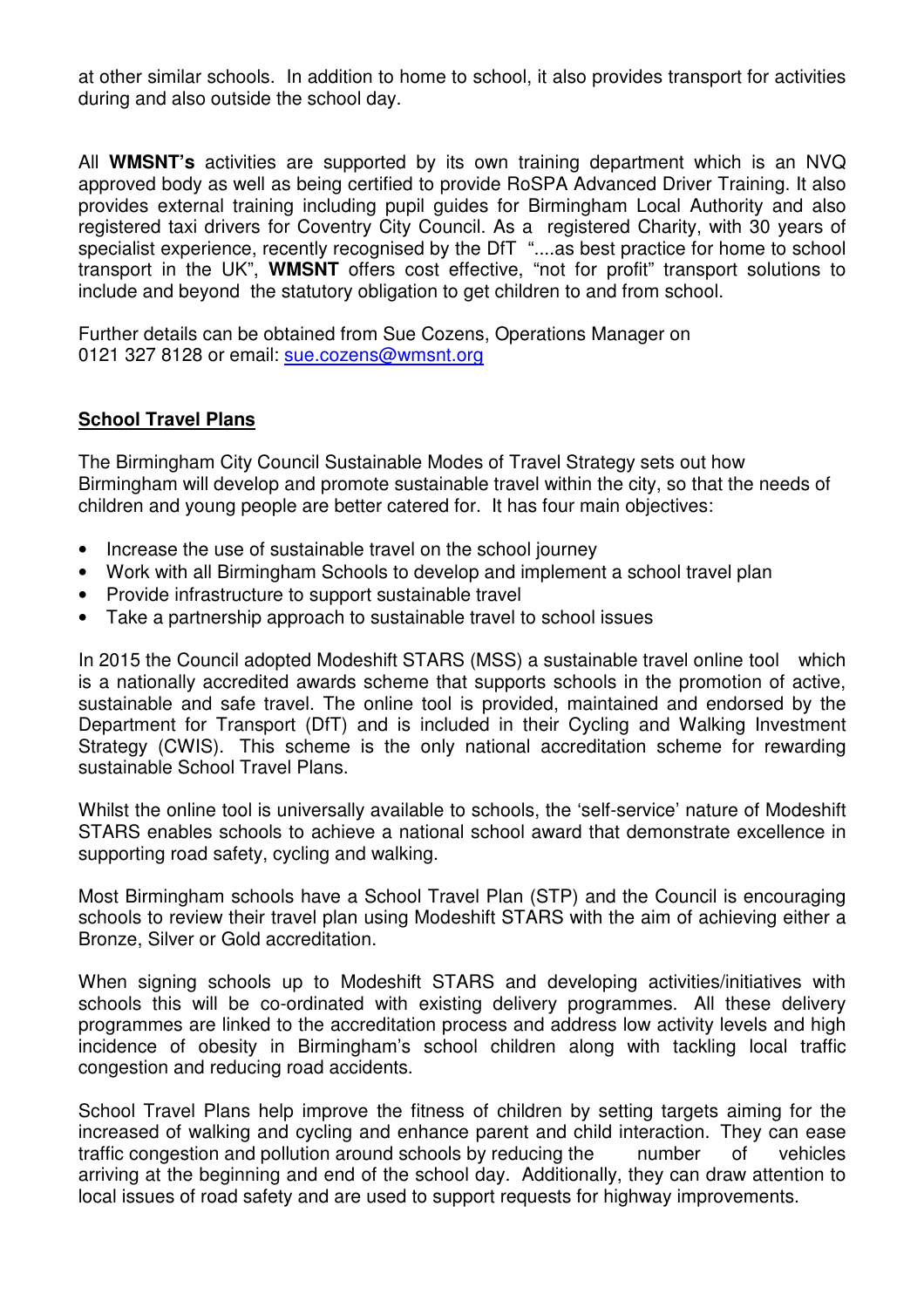The Council can support schools with resources to help promote sustainable travel and the first step towards this is for schools to sign up to Modeshift STARS www.modeshiftstars.org. The Council will then work with schools to start the process of reviewing their plan.

For more information, please contact the Transportation Behaviour Change Team by emailing connected@birmingham.gov.uk or call 0121 303 1873.

# **Contacts:**

## **Children and Young People**

Travel Assist Service PO Box 16541 Birmingham B2 2DD

Email: travelassist@birmingham.gov.uk Telephone: 0121 303 4955 Website: www.birmingham.gov.uk/travelassist

# **16-19 Bursary Fund**

Telephone: 0300 303 8610 web site: www.gov.uk/1619-bursary-fund

## **Care to Learn**

Telephone: 0300 303 8610 web site: www.gov.uk/care-to-learn

## **Dance and Drama Awards**

Telephone: 0300 303 8610 web site: www.gov.uk/dance-drama-awards

## **Residential Support Scheme**

Telephone: 0300 303 8610 web site: www.gov.uk/residential-support-scheme

**Network West Midlands website**: www.networkwestmidlands.com or telephone 0345 303 6760

**Travel West Midlands web site**: http://nxbus.co.uk/west-midlands/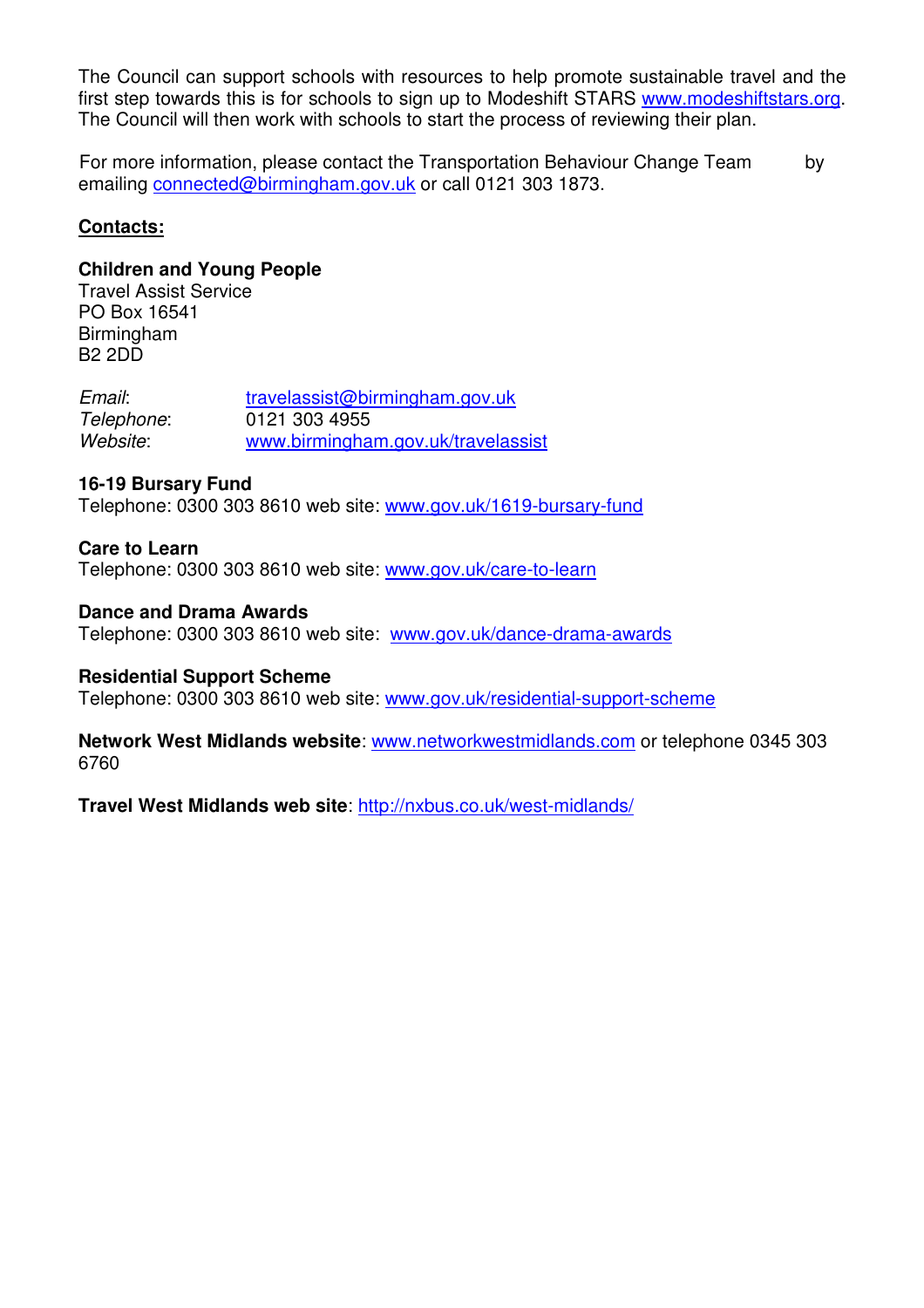# **Birmingham Schools and Academies**

An up to date list of schools and academies in Birmingham is available at https://www.birmingham.gov.uk/schools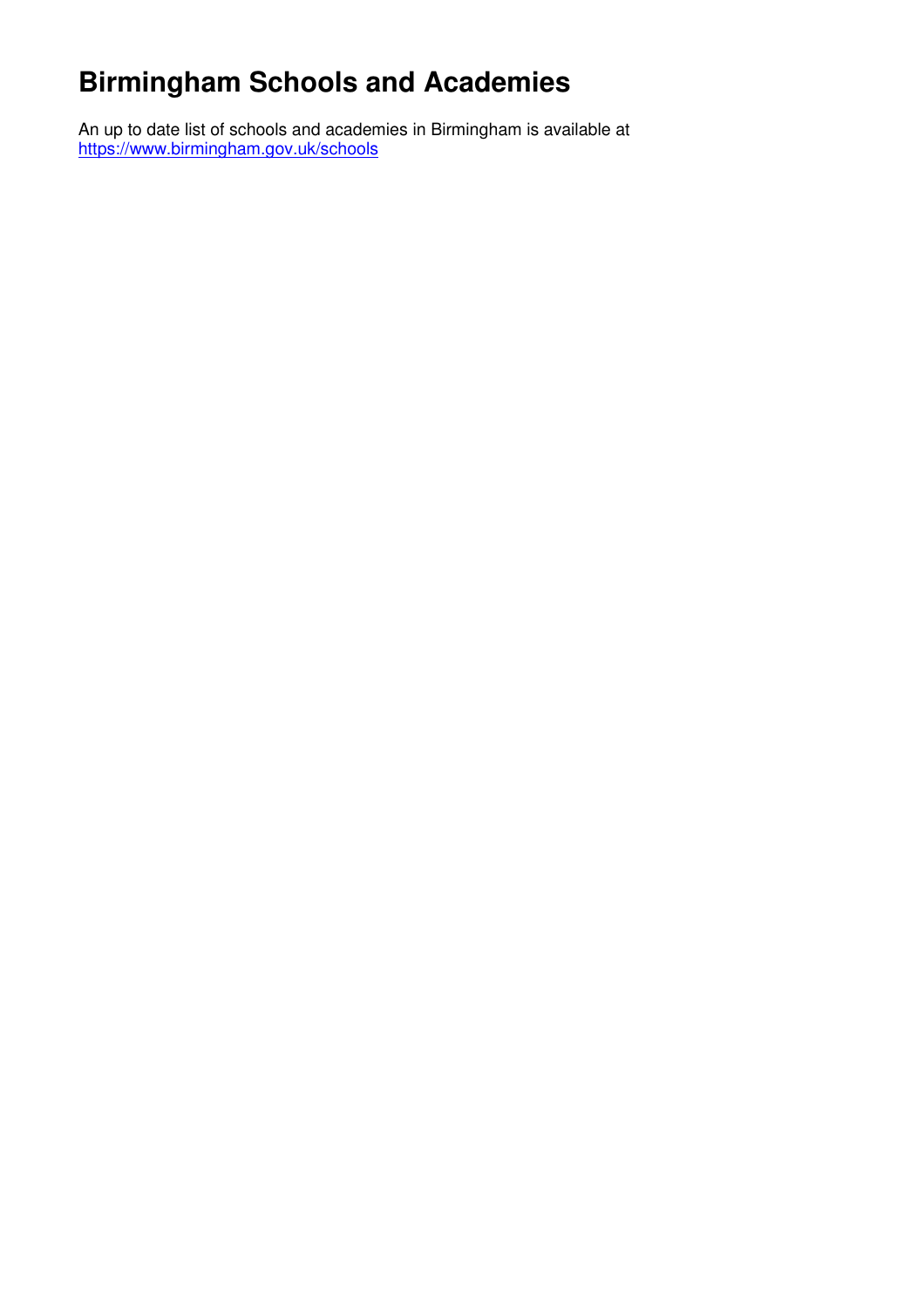## **APPENDIX 3**

## **TRAVEL CONCESSIONS AND OTHER SOURCES OF SUPPORT**

### **1. Support available for access to further education institutions**

The following is a list of sources of support that may be available through further education institutions. Enquiries and applications in respect of these should be made through the adult's education institution or directly to the provider.

### **Personal Independence Payment**

This payment helps with extra costs caused by long-term ill health or a disability if you are aged 16- 64. This includes a Daily Living as well as a mobility component.

### **Disabled Student's Allowances**

Disabled Students' Allowances (DSAs) are paid on top of your other student finance. They help you pay the extra costs you may have because of your disability. They don't have to be repaid.

You can get help with the costs of:

- specialist equipment, e.g. a computer if you need one because of your disability
- non-medical helpers
- extra travel because of your disability
- other disability-related costs of studying

### **Higher Rate Mobility Component of Disability Living Allowance (HRMC DLA)**

This allowance is provided by the Department for Work and Pensions (DWP) and can be used to cover the cost of a lease agreement with Motability Operations Ltd. As of 12 April 2017, this allowance is £58.00 per week. To lease a car through the Motability Scheme, you must have at least 12 months' award length of the HRMC DLA remaining.

#### **Enhanced Rate Mobility Component of Personal Independence Payment (ERMC PIP)**

As part of its welfare reform programme, the Government has started to replace Disability Living Allowance (DLA) with a new benefit called Personal Independence Payment (PIP) for disabled people aged between 16 and 64. The Motability Scheme works with PIP in the same way as is it does with DLA. For more information, go to dwp.gov.uk/pip. As of 12 April 2017, this allowance is £58.00 per week.

#### **Ring and Ride**

Ring and Ride is a door to door service for anyone living in the West Midlands that struggles to use conventional transport.

The service is ideal for disabled people who want the convenience of a door to door service. It operates 6 days a week from 8am to 10.30pm. This service is subsidised by Birmingham City Council.

#### **Adult Learning Grant (ALG) for students who are 19+**

To get ALG, you need to be 19 or over, and studying in England. Whether you are eligible also depends on the course you are taking, and your income. Applications can be made at the start of the course at the following contacts: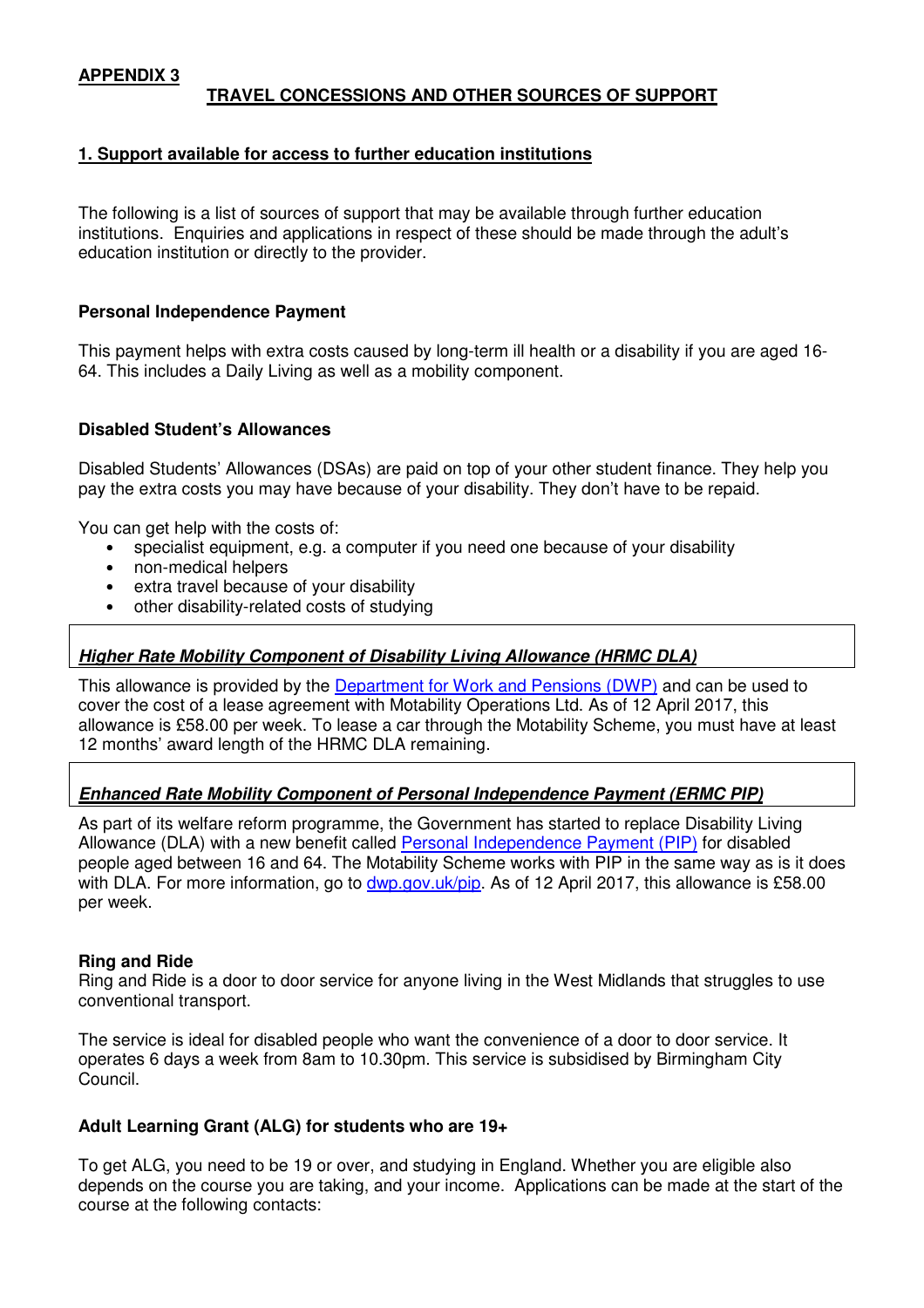**Telephone**: 0800 121 8989. **Website**:www.direct.gov.uk

## **Care to Learn**

Care to Learn provides financial support to young parents who want to continue their education or training and need support with the cost of their childcare, and associated travel. Care to Learn pays up to £160 per child per week to the childcare provider.

**Telephone**: 0800 121 8989. **Website**: www.gov.uk/care-to-learn

### **Residential Support Scheme**

The Residential Support Scheme provides help with the accommodation costs of learners aged 16 and over, who need to live away from home to study because their course is not available locally. It covers Education Funding Agency and Skills Funding Agency Learner Support Responsive funded courses which must require more than 16 hours attendance per week and be of at least 10 weeks' duration. The course must be of a first level 2 or level 3 qualification.

**Telephone**: 0800 121 8989. **Website**: www.gov.uk/residential-support-scheme

### **2. Travel concessions which may be available**

### **Public Transport Assistance**

Birmingham has a comprehensive public transport network which includes buses, trains and metro. Network West Midlands is the new name that connects all public transport in the West Midlands metropolitan area. This includes Birmingham, Dudley, Coventry, Sandwell, Solihull, Walsall and Wolverhampton. It clearly identifies the complete network of bus, train and metro services.

**Website**: www.networkwestmidlands.com

The West Midlands Combined Authority is responsible for promoting and developing public transport across the West Midlands metropolitan area. They co-ordinate local transport information for Birmingham and publish bus timetables. This includes the Network West Midlands Map and Guide to Public Transport in Birmingham.

The Birmingham map shows all bus operators, routes, rail and metro services and the frequency of bus services. The bus map is available online at: http://www.networkwestmidlands.com/Maps/maps-home.aspx

A journey planner is also available on line at: www.networkwestmidlands.com or via the free NetNav and Net WM Apps.

The English National Concessionary Pass (for people with eligible disabilities)

The English National Concessionary Pass gives disabled people free travel by bus anywhere in England during off-peak times – between 9:30am and 11:00pm Monday to Friday and all day at weekends and on public holidays.

Residents of the West Midlands are also entitled to free train and Metro travel during these times. A pre 9:30am enhancement will be added to the concessionary card of eligible applicants aged 5-15 and those aged 16-18 in full time education. The enhancement is valid until the 31<sup>st</sup> August of the academic year the applicant turns 18. This will allow for travel before 9:30am.

You can apply for The English National Concessionary Pass by accessing the following link: https://www.networkwestmidlands.com/tickets-and-passes/disabled-persons-pass/